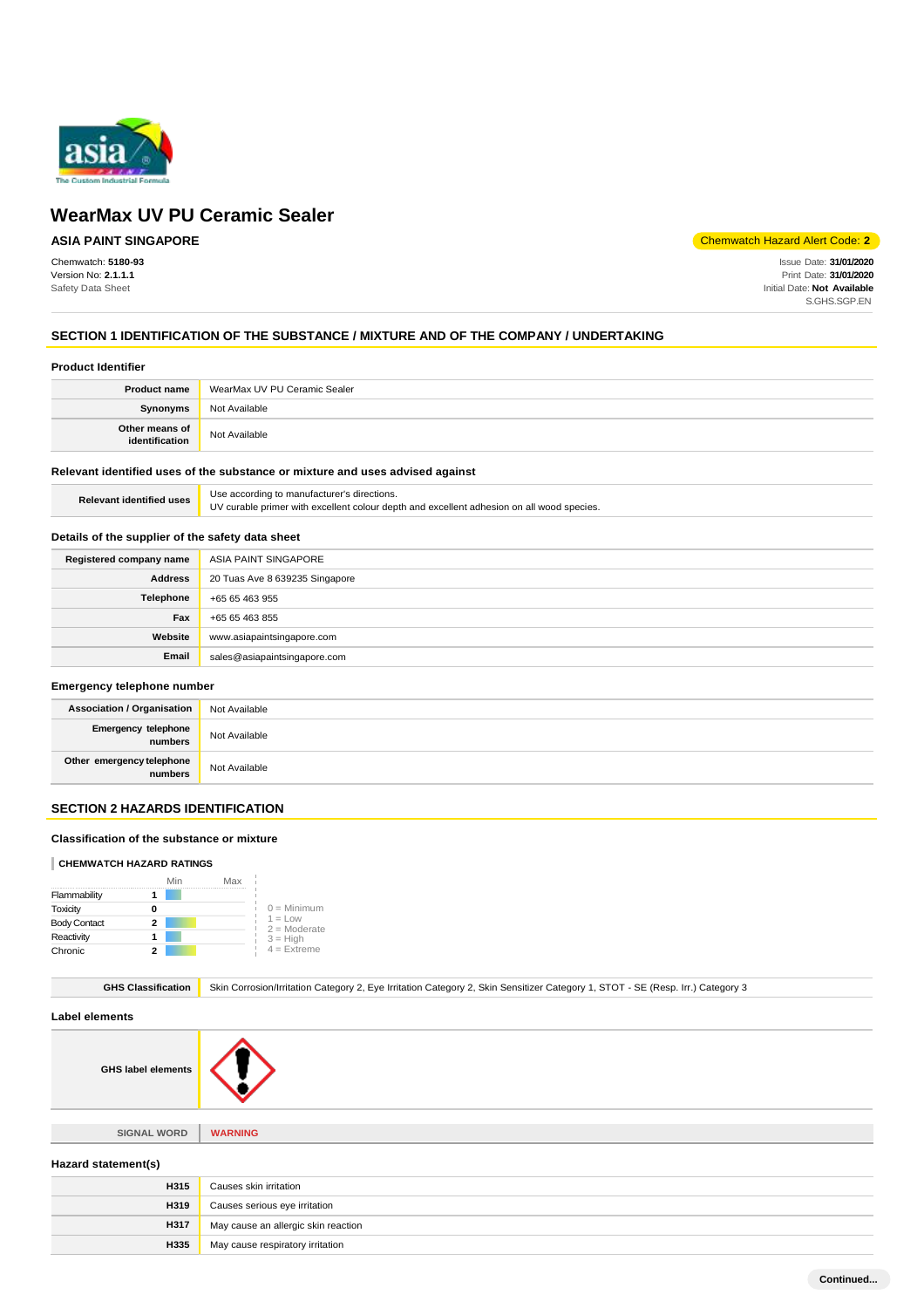#### **Precautionary statement(s) Prevention**

| P271 | Use only outdoors or in a well-ventilated area.                            |  |
|------|----------------------------------------------------------------------------|--|
| P280 | Wear protective gloves/protective clothing/eye protection/face protection. |  |
| P261 | Avoid breathing dust/fume/gas/mist/vapours/spray.                          |  |
| P272 | Contaminated work clothing should not be allowed out of the workplace.     |  |

#### **Precautionary statement(s) Response**

| P302+P352      | IF ON SKIN: Wash with plenty of water and soap                                                                                   |  |
|----------------|----------------------------------------------------------------------------------------------------------------------------------|--|
| P305+P351+P338 | IF IN EYES: Rinse cautiously with water for several minutes. Remove contact lenses, if present and easy to do. Continue rinsing. |  |
| P312           | Call a POISON CENTER/doctor/physician/first aider/if you feel unwell.                                                            |  |
| P333+P313      | If skin irritation or rash occurs: Get medical advice/attention.                                                                 |  |
| P337+P313      | If eye irritation persists: Get medical advice/attention.                                                                        |  |
| P362+P364      | Take off contaminated clothing and wash it before reuse.                                                                         |  |
| P304+P340      | IF INHALED: Remove person to fresh air and keep comfortable for breathing.                                                       |  |

#### **Precautionary statement(s) Storage**

| <b>DANS</b>      |                                                                           |
|------------------|---------------------------------------------------------------------------|
| <b>P403+P233</b> | 3tore<br>. Keep container tightly closed.<br>hatelıtaav.<br>مموام<br>1110 |

#### **Precautionary statement(s) Disposal**

**P501** Dispose of contents/container in accordance with local regulations.

#### **SECTION 3 COMPOSITION / INFORMATION ON INGREDIENTS**

#### **Substances**

See section below for composition of Mixtures

#### **Mixtures**

| <b>CAS No</b> | %[weight] | Name                          |
|---------------|-----------|-------------------------------|
| 57472-68-1    | $10 - 20$ | dipropylene glycol diacrylate |
| 27138-31-4    | $0.5 - 1$ | povlene alvcol dibenzoate     |

#### **SECTION 4 FIRST AID MEASURES**

### **Description of first aid measures**

| <b>Eye Contact</b>  | If this product comes in contact with the eyes:<br>• Wash out immediately with fresh running water.<br>Ensure complete irrigation of the eye by keeping eyelids apart and away from eye and moving the eyelids by occasionally lifting the upper and lower lids.<br>▶ Seek medical attention without delay; if pain persists or recurs seek medical attention.<br>▶ Removal of contact lenses after an eye injury should only be undertaken by skilled personnel.                                 |
|---------------------|---------------------------------------------------------------------------------------------------------------------------------------------------------------------------------------------------------------------------------------------------------------------------------------------------------------------------------------------------------------------------------------------------------------------------------------------------------------------------------------------------|
| <b>Skin Contact</b> | If skin contact occurs:<br>In mediately remove all contaminated clothing, including footwear.<br>Flush skin and hair with running water (and soap if available).<br>▶ Seek medical attention in event of irritation.                                                                                                                                                                                                                                                                              |
| <b>Inhalation</b>   | If fumes or combustion products are inhaled remove from contaminated area.<br>• Lay patient down. Keep warm and rested.<br>Prostheses such as false teeth, which may block airway, should be removed, where possible, prior to initiating first aid procedures.<br>Apply artificial respiration if not breathing, preferably with a demand valve resuscitator, bag-valve mask device, or pocket mask as trained. Perform CPR if<br>necessary.<br>Transport to hospital, or doctor, without delay. |
| Ingestion           | Inmediately give a glass of water.<br>First aid is not generally required. If in doubt, contact a Poisons Information Centre or a doctor.                                                                                                                                                                                                                                                                                                                                                         |

#### **Indication of any immediate medical attention and special treatment needed**

Treat symptomatically.

### **SECTION 5 FIREFIGHTING MEASURES**

| <b>Extinguishing media</b> |                                                                                                                                        |  |
|----------------------------|----------------------------------------------------------------------------------------------------------------------------------------|--|
|                            | ▶ Water spray or fog.<br>$\blacktriangleright$ Foam.<br>▶ Dry chemical powder.<br>▶ BCF (where regulations permit).<br>Carbon dioxide. |  |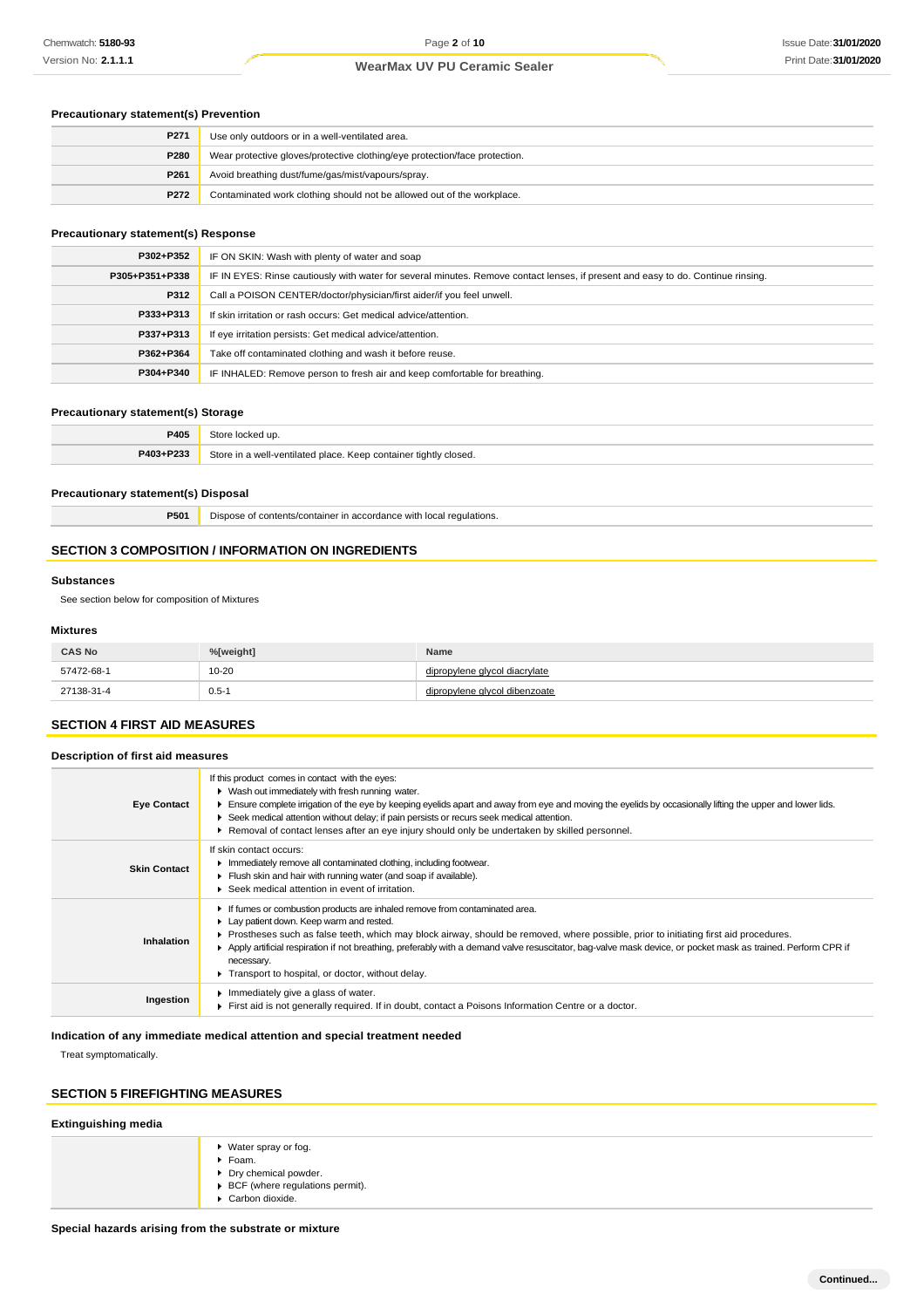| <b>Fire Incompatibility</b>    | Avoid contamination with oxidising agents i.e. nitrates, oxidising acids, chlorine bleaches, pool chlorine etc. as ignition may result                                                                                                                                                                                                                                                                                                                                                                                                                                                                                                                                                                                              |  |  |
|--------------------------------|-------------------------------------------------------------------------------------------------------------------------------------------------------------------------------------------------------------------------------------------------------------------------------------------------------------------------------------------------------------------------------------------------------------------------------------------------------------------------------------------------------------------------------------------------------------------------------------------------------------------------------------------------------------------------------------------------------------------------------------|--|--|
| <b>Advice for firefighters</b> |                                                                                                                                                                                                                                                                                                                                                                                                                                                                                                                                                                                                                                                                                                                                     |  |  |
| <b>Fire Fighting</b>           | Alert Fire Brigade and tell them location and nature of hazard.<br>• May be violently or explosively reactive.<br>▶ Wear full body protective clothing with breathing apparatus.<br>Prevent, by any means available, spillage from entering drains or water course.<br>Fight fire from a safe distance, with adequate cover.<br>If safe, switch off electrical equipment until vapour fire hazard removed.<br>► Use water delivered as a fine spray to control the fire and cool adjacent area.<br>Avoid spraying water onto liquid pools.<br>Do not approach containers suspected to be hot.<br>Cool fire exposed containers with water spray from a protected location.<br>If safe to do so, remove containers from path of fire. |  |  |
| <b>Fire/Explosion Hazard</b>   | $\triangleright$ Combustible.<br>Slight fire hazard when exposed to heat or flame.<br>Heating may cause expansion or decomposition leading to violent rupture of containers.<br>• On combustion, may emit toxic fumes of carbon monoxide (CO).<br>• May emit acrid smoke.<br>Mists containing combustible materials may be explosive.<br>Combustion products include, carbon dioxide (CO2), other pyrolysis products typical of burning organic materialMay emit poisonous fumes. May emit corrosive<br>fumes.                                                                                                                                                                                                                      |  |  |

### **SECTION 6 ACCIDENTAL RELEASE MEASURES**

### **Personal precautions, protective equipment and emergency procedures**

| <b>Minor Spills</b> | Remove all ignition sources.<br>Clean up all spills immediately.<br>Avoid breathing vapours and contact with skin and eyes.<br>► Control personal contact with the substance, by using protective equipment.<br>Contain and absorb spill with sand, earth, inert material or vermiculite.<br>$\blacktriangleright$ Wipe up.<br>▶ Place in a suitable, labelled container for waste disposal.                                                                                                                                                                                                                                                                                                                                                                                  |
|---------------------|-------------------------------------------------------------------------------------------------------------------------------------------------------------------------------------------------------------------------------------------------------------------------------------------------------------------------------------------------------------------------------------------------------------------------------------------------------------------------------------------------------------------------------------------------------------------------------------------------------------------------------------------------------------------------------------------------------------------------------------------------------------------------------|
| <b>Major Spills</b> | Moderate hazard.<br>Clear area of personnel and move upwind.<br>Alert Fire Brigade and tell them location and nature of hazard.<br>• Wear breathing apparatus plus protective gloves.<br>▶ Prevent, by any means available, spillage from entering drains or water course.<br>No smoking, naked lights or ignition sources.<br>I Increase ventilation.<br>Stop leak if safe to do so.<br>Contain spill with sand, earth or vermiculite.<br>• Collect recoverable product into labelled containers for recycling.<br>Absorb remaining product with sand, earth or vermiculite.<br>Collect solid residues and seal in labelled drums for disposal.<br>▶ Wash area and prevent runoff into drains.<br>If contamination of drains or waterways occurs, advise emergency services. |
|                     | Personal Protective Equipment advice is contained in Section 8 of the SDS.                                                                                                                                                                                                                                                                                                                                                                                                                                                                                                                                                                                                                                                                                                    |

### **SECTION 7 HANDLING AND STORAGE**

#### **Precautions for safe handling**

|               | • Most acrylic monomers have low viscosity therefore pouring, material transfer and processing of these materials do not necessitate heating.<br>▶ Viscous monomers may require heating to facilitate handling. To facilitate product transfer from original containers, product must be heated to no more than<br>60 deg. C. (140 F.), for not more than 24 hours.<br>Do NOT use localised heat sources such as band heaters to heat/melt product.<br>• Do NOT use steam.<br>Hot boxes or hot rooms are recommended for heating/melting material. The hot box or hot room should be set a maximum temperature of 60 deg. C. (140 F.).<br>Do NOT overheat - this may compromise product quality and /or result in an uncontrolled hazardous polymerisation. |
|---------------|-------------------------------------------------------------------------------------------------------------------------------------------------------------------------------------------------------------------------------------------------------------------------------------------------------------------------------------------------------------------------------------------------------------------------------------------------------------------------------------------------------------------------------------------------------------------------------------------------------------------------------------------------------------------------------------------------------------------------------------------------------------|
|               | If product freezes, heat as indicated above and mix gently to redistribute the inhibitor. Product should be consumed in its entirety after heating/ melting; avoid<br>multiple "reheats" which may affect product quality or result in product degradation.                                                                                                                                                                                                                                                                                                                                                                                                                                                                                                 |
|               | Product should be packaged with inhibitor(s). Unless inhibited, product may polymerise, raising temperature and pressure, possibly rupturing container.<br>Check inhibitor level periodically, adding to bulk material if needed. In addition, the product's inhibitor(s) require the presence of dissolved oxygen. Maintain,<br>at a minimum, the original headspace in the product container and do NOT blanket or mix with oxygen-free gas as it renders the inhibitor ineffective. Ensure<br>air space (oxygen) is present during product heating / melting.                                                                                                                                                                                            |
| Safe handling | Store product indoors at temperatures greater than the product's freeing point (or greater than 0 deg. C. (32 F).) if no freezing point available and below 38<br>deg. C (100 F.).                                                                                                                                                                                                                                                                                                                                                                                                                                                                                                                                                                          |
|               | Avoid prolonged storage (longer than shelf-life) storage temperatures above 38 deg. C (100 F.).                                                                                                                                                                                                                                                                                                                                                                                                                                                                                                                                                                                                                                                             |
|               | Store in tightly closed containers in a properly vented storage area away from heat, sparks, open flame, strong oxidisers, radiation and other initiators.<br>Prevent contamination by foreign materials.                                                                                                                                                                                                                                                                                                                                                                                                                                                                                                                                                   |
|               | Prevent moisture contact.                                                                                                                                                                                                                                                                                                                                                                                                                                                                                                                                                                                                                                                                                                                                   |
|               | Use only non-sparking tools and limit storage time. Unless specified elsewhere, shelf-life is 6 months from receipt.                                                                                                                                                                                                                                                                                                                                                                                                                                                                                                                                                                                                                                        |
|               | DO NOT allow clothing wet with material to stay in contact with skin<br>Avoid all personal contact, including inhalation.                                                                                                                                                                                                                                                                                                                                                                                                                                                                                                                                                                                                                                   |
|               | Wear protective clothing when risk of exposure occurs.                                                                                                                                                                                                                                                                                                                                                                                                                                                                                                                                                                                                                                                                                                      |
|               | Use in a well-ventilated area.                                                                                                                                                                                                                                                                                                                                                                                                                                                                                                                                                                                                                                                                                                                              |
|               | Prevent concentration in hollows and sumps.                                                                                                                                                                                                                                                                                                                                                                                                                                                                                                                                                                                                                                                                                                                 |
|               | DO NOT enter confined spaces until atmosphere has been checked.                                                                                                                                                                                                                                                                                                                                                                                                                                                                                                                                                                                                                                                                                             |
|               | Avoid smoking, naked lights or ignition sources.                                                                                                                                                                                                                                                                                                                                                                                                                                                                                                                                                                                                                                                                                                            |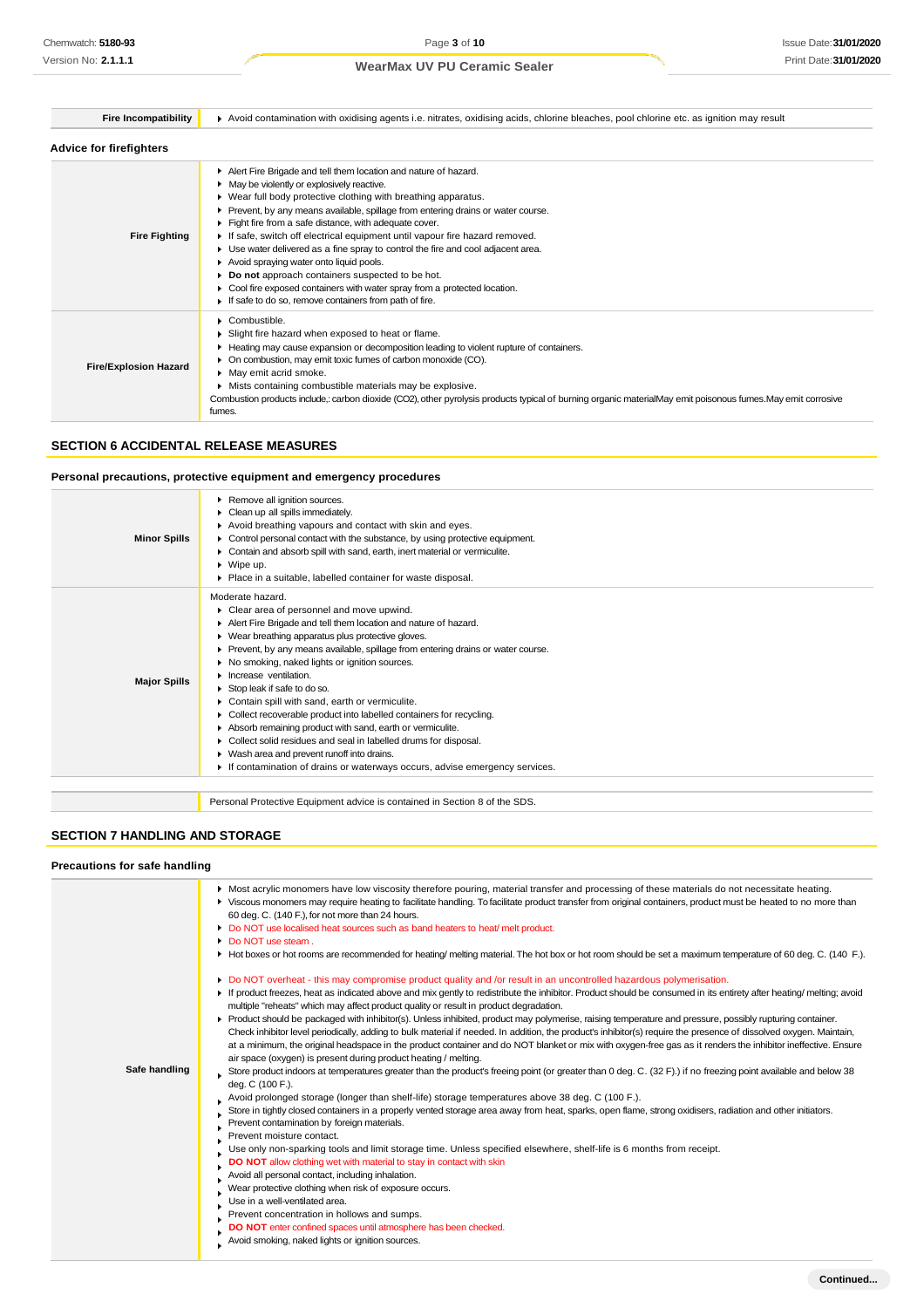|                   | Avoid contact with incompatible materials.<br>• When handling, <b>DO NOT</b> eat, drink or smoke.<br>Keep containers securely sealed when not in use.<br>Avoid physical damage to containers.<br>Always wash hands with soap and water after handling.<br>• Work clothes should be laundered separately.<br>Use good occupational work practice.<br>Observe manufacturer's storage and handling recommendations contained within this SDS.<br>Atmosphere should be regularly checked against established exposure standards to ensure safe working conditions. |
|-------------------|----------------------------------------------------------------------------------------------------------------------------------------------------------------------------------------------------------------------------------------------------------------------------------------------------------------------------------------------------------------------------------------------------------------------------------------------------------------------------------------------------------------------------------------------------------------|
| Other information | Store in original containers.<br>▶ Keep containers securely sealed.<br>▶ No smoking, naked lights or ignition sources.<br>Store in a cool, dry, well-ventilated area.<br>Store away from incompatible materials and foodstuff containers.<br>Protect containers against physical damage and check regularly for leaks.<br>• Observe manufacturer's storage and handling recommendations contained within this SDS.                                                                                                                                             |

### **Conditions for safe storage, including any incompatibilities**

| Suitable container      | $\triangleright$ Metal can or drum<br>▶ Packaging as recommended by manufacturer.<br>• Check all containers are clearly labelled and free from leaks.                                                                                                                                                                                                                                                                                                                                                                                                                                                                                                                                                                                                                                                                                                                                                                                                                                                                                                 |
|-------------------------|-------------------------------------------------------------------------------------------------------------------------------------------------------------------------------------------------------------------------------------------------------------------------------------------------------------------------------------------------------------------------------------------------------------------------------------------------------------------------------------------------------------------------------------------------------------------------------------------------------------------------------------------------------------------------------------------------------------------------------------------------------------------------------------------------------------------------------------------------------------------------------------------------------------------------------------------------------------------------------------------------------------------------------------------------------|
| Storage incompatibility | Polymerisation may occur slowly at room temperature.<br>> Storage requires stabilising inhibitor content and dissolved oxygen content to be monitored. Refer to manufacturer's recommended levels.<br>DO NOT overfill containers so as to maintain free head space above product.<br>Blanketing or sparging with nitrogen or oxygen free gas will deactivate stabiliser.<br>Store below 38 deg.C.<br>for multifunctional acrylates:<br>Avoid exposure to free radical initiators (peroxides, persulfates), iron, rust, oxidisers, and strong acids and strong bases.<br>Avoid heat, flame, sunlight, X-rays or ultra-violet radiation.<br>Storage beyond expiration date, may initiate polymerisation. Polymerisation of large quantities may be violent (even explosive)<br>▶ Contamination with polymerisation catalysts - peroxides, persulfates, oxidising agents - also strong acids, strong alkalies, will cause polymerisation with<br>exotherm - generation of heat.<br>• Polymerisation of large quantities may be violent - even explosive. |

## **SECTION 8 EXPOSURE CONTROLS / PERSONAL PROTECTION**

### **Control parameters**

### **OCCUPATIONAL EXPOSURE LIMITS (OEL)**

### **INGREDIENT DATA**

### Not Available

### **EMERGENCY LIMITS**

| Ingredient                      | <b>Material name</b> | TEEL-1        | TEEL-2              | TEEL-3        |
|---------------------------------|----------------------|---------------|---------------------|---------------|
| WearMax UV PU Ceramic<br>Sealer | Not Available        | Not Available | Not Available       | Not Available |
|                                 |                      |               |                     |               |
| Ingredient                      | <b>Original IDLH</b> |               | <b>Revised IDLH</b> |               |
| dipropylene glycol diacrylate   | Not Available        |               | Not Available       |               |
| dipropylene glycol dibenzoate   | Not Available        |               | Not Available       |               |

### **Exposure controls**

|                                     | Engineering controls are used to remove a hazard or place a barrier between the worker and the hazard. Well-designed engineering controls can be highly<br>effective in protecting workers and will typically be independent of worker interactions to provide this high level of protection.<br>The basic types of engineering controls are:<br>Process controls which involve changing the way a job activity or process is done to reduce the risk.<br>Enclosure and/or isolation of emission source which keeps a selected hazard "physically" away from the worker and ventilation that strategically "adds" and<br>"removes" air in the work environment. Ventilation can remove or dilute an air contaminant if designed properly. The design of a ventilation system must match<br>the particular process and chemical or contaminant in use.<br>Employers may need to use multiple types of controls to prevent employee overexposure.<br>General exhaust is adequate under normal operating conditions. Local exhaust ventilation may be required in special circumstances. If risk of overexposure<br>exists, wear approved respirator. Supplied-air type respirator may be required in special circumstances. Correct fit is essential to ensure adequate protection.<br>Provide adequate ventilation in warehouses and enclosed storage areas. Air contaminants generated in the workplace possess varying "escape" velocities<br>which, in turn, determine the "capture velocities" of fresh circulating air required to effectively remove the contaminant. |                        |                                  |  |  |
|-------------------------------------|----------------------------------------------------------------------------------------------------------------------------------------------------------------------------------------------------------------------------------------------------------------------------------------------------------------------------------------------------------------------------------------------------------------------------------------------------------------------------------------------------------------------------------------------------------------------------------------------------------------------------------------------------------------------------------------------------------------------------------------------------------------------------------------------------------------------------------------------------------------------------------------------------------------------------------------------------------------------------------------------------------------------------------------------------------------------------------------------------------------------------------------------------------------------------------------------------------------------------------------------------------------------------------------------------------------------------------------------------------------------------------------------------------------------------------------------------------------------------------------------------------------------------------------------------------------------------|------------------------|----------------------------------|--|--|
| Appropriate engineering<br>controls | Type of Contaminant:                                                                                                                                                                                                                                                                                                                                                                                                                                                                                                                                                                                                                                                                                                                                                                                                                                                                                                                                                                                                                                                                                                                                                                                                                                                                                                                                                                                                                                                                                                                                                       |                        | Air Speed:                       |  |  |
|                                     | solvent, vapours, degreasing etc., evaporating from tank (in still air).                                                                                                                                                                                                                                                                                                                                                                                                                                                                                                                                                                                                                                                                                                                                                                                                                                                                                                                                                                                                                                                                                                                                                                                                                                                                                                                                                                                                                                                                                                   |                        | 0.25-0.5 m/s (50-100<br>f/min)   |  |  |
|                                     | aerosols, fumes from pouring operations, intermittent container filling, low speed conveyer transfers, welding, spray drift, plating<br>acid fumes, pickling (released at low velocity into zone of active generation)                                                                                                                                                                                                                                                                                                                                                                                                                                                                                                                                                                                                                                                                                                                                                                                                                                                                                                                                                                                                                                                                                                                                                                                                                                                                                                                                                     |                        | 0.5-1 m/s (100-200<br>$f/min.$ ) |  |  |
|                                     | direct spray, spray painting in shallow booths, drum filling, conveyer loading, crusher dusts, gas discharge (active generation into<br>zone of rapid air motion)                                                                                                                                                                                                                                                                                                                                                                                                                                                                                                                                                                                                                                                                                                                                                                                                                                                                                                                                                                                                                                                                                                                                                                                                                                                                                                                                                                                                          |                        | 1-2.5 m/s (200-500<br>$f/min.$ ) |  |  |
|                                     | grinding, abrasive blasting, tumbling, high speed wheel generated dusts (released at high initial velocity into zone of very high rapid<br>air motion)<br>$f/min.$ )                                                                                                                                                                                                                                                                                                                                                                                                                                                                                                                                                                                                                                                                                                                                                                                                                                                                                                                                                                                                                                                                                                                                                                                                                                                                                                                                                                                                       |                        | 2.5-10 m/s (500-2000             |  |  |
|                                     | Within each range the appropriate value depends on:                                                                                                                                                                                                                                                                                                                                                                                                                                                                                                                                                                                                                                                                                                                                                                                                                                                                                                                                                                                                                                                                                                                                                                                                                                                                                                                                                                                                                                                                                                                        |                        |                                  |  |  |
|                                     | Lower end of the range                                                                                                                                                                                                                                                                                                                                                                                                                                                                                                                                                                                                                                                                                                                                                                                                                                                                                                                                                                                                                                                                                                                                                                                                                                                                                                                                                                                                                                                                                                                                                     | Upper end of the range |                                  |  |  |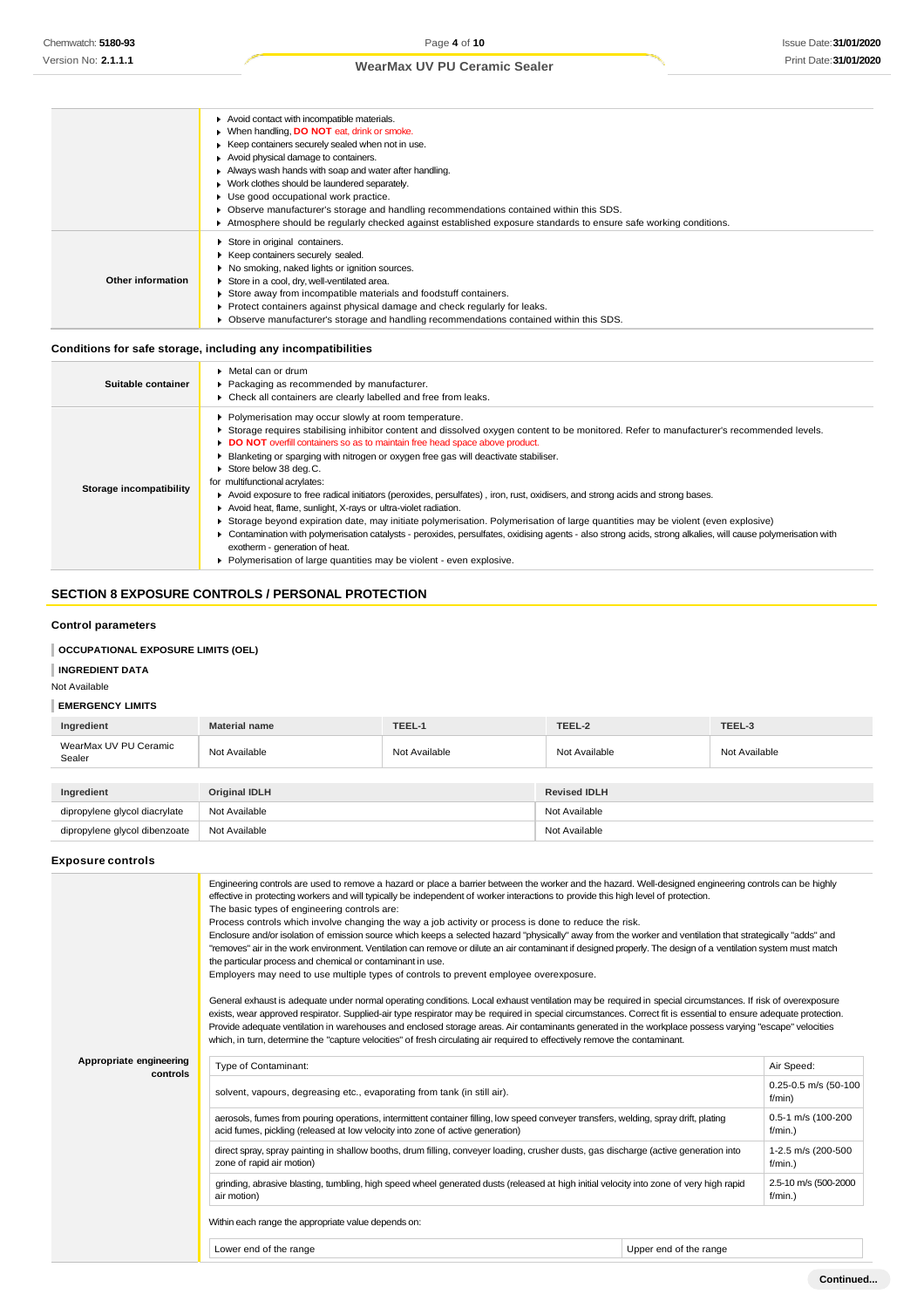|                                                                                                                                                                                                                                                                                                | 1: Room air currents minimal or favourable to capture                                                                                                                                                                                                                                                                                                                                                                                                                                                                                                                                                                                                                                                                                                                                                                                                                                                                                                                                                                                                                                                                                                                                                                                                                                                                                                                                                                                                                                                                                                                                                                                                                                                                                                                                                                                                                                                                                                                                                                                                                                                                                                                             |                                                                                                                                                                                                                                     | 1: Disturbing room air currents                                                                                                                                                                           |  |
|------------------------------------------------------------------------------------------------------------------------------------------------------------------------------------------------------------------------------------------------------------------------------------------------|-----------------------------------------------------------------------------------------------------------------------------------------------------------------------------------------------------------------------------------------------------------------------------------------------------------------------------------------------------------------------------------------------------------------------------------------------------------------------------------------------------------------------------------------------------------------------------------------------------------------------------------------------------------------------------------------------------------------------------------------------------------------------------------------------------------------------------------------------------------------------------------------------------------------------------------------------------------------------------------------------------------------------------------------------------------------------------------------------------------------------------------------------------------------------------------------------------------------------------------------------------------------------------------------------------------------------------------------------------------------------------------------------------------------------------------------------------------------------------------------------------------------------------------------------------------------------------------------------------------------------------------------------------------------------------------------------------------------------------------------------------------------------------------------------------------------------------------------------------------------------------------------------------------------------------------------------------------------------------------------------------------------------------------------------------------------------------------------------------------------------------------------------------------------------------------|-------------------------------------------------------------------------------------------------------------------------------------------------------------------------------------------------------------------------------------|-----------------------------------------------------------------------------------------------------------------------------------------------------------------------------------------------------------|--|
|                                                                                                                                                                                                                                                                                                | 2: Contaminants of low toxicity or of nuisance value only.                                                                                                                                                                                                                                                                                                                                                                                                                                                                                                                                                                                                                                                                                                                                                                                                                                                                                                                                                                                                                                                                                                                                                                                                                                                                                                                                                                                                                                                                                                                                                                                                                                                                                                                                                                                                                                                                                                                                                                                                                                                                                                                        |                                                                                                                                                                                                                                     | 2: Contaminants of high toxicity                                                                                                                                                                          |  |
|                                                                                                                                                                                                                                                                                                | 3: Intermittent, low production.                                                                                                                                                                                                                                                                                                                                                                                                                                                                                                                                                                                                                                                                                                                                                                                                                                                                                                                                                                                                                                                                                                                                                                                                                                                                                                                                                                                                                                                                                                                                                                                                                                                                                                                                                                                                                                                                                                                                                                                                                                                                                                                                                  |                                                                                                                                                                                                                                     | 3: High production, heavy use                                                                                                                                                                             |  |
|                                                                                                                                                                                                                                                                                                | 4: Large hood or large air mass in motion                                                                                                                                                                                                                                                                                                                                                                                                                                                                                                                                                                                                                                                                                                                                                                                                                                                                                                                                                                                                                                                                                                                                                                                                                                                                                                                                                                                                                                                                                                                                                                                                                                                                                                                                                                                                                                                                                                                                                                                                                                                                                                                                         |                                                                                                                                                                                                                                     | 4: Small hood-local control only                                                                                                                                                                          |  |
|                                                                                                                                                                                                                                                                                                | Simple theory shows that air velocity falls rapidly with distance away from the opening of a simple extraction pipe. Velocity generally decreases with the square<br>of distance from the extraction point (in simple cases). Therefore the air speed at the extraction point should be adjusted, accordingly, after reference to<br>distance from the contaminating source. The air velocity at the extraction fan, for example, should be a minimum of 1-2 m/s (200-400 f/min) for extraction of<br>solvents generated in a tank 2 meters distant from the extraction point. Other mechanical considerations, producing performance deficits within the extraction<br>apparatus, make it essential that theoretical air velocities are multiplied by factors of 10 or more when extraction systems are installed or used.                                                                                                                                                                                                                                                                                                                                                                                                                                                                                                                                                                                                                                                                                                                                                                                                                                                                                                                                                                                                                                                                                                                                                                                                                                                                                                                                                       |                                                                                                                                                                                                                                     |                                                                                                                                                                                                           |  |
| <b>Personal protection</b>                                                                                                                                                                                                                                                                     |                                                                                                                                                                                                                                                                                                                                                                                                                                                                                                                                                                                                                                                                                                                                                                                                                                                                                                                                                                                                                                                                                                                                                                                                                                                                                                                                                                                                                                                                                                                                                                                                                                                                                                                                                                                                                                                                                                                                                                                                                                                                                                                                                                                   |                                                                                                                                                                                                                                     |                                                                                                                                                                                                           |  |
| Eye and face protection                                                                                                                                                                                                                                                                        | Safety glasses with side shields.<br>▶ Chemical goggles.<br>▶ Contact lenses may pose a special hazard; soft contact lenses may absorb and concentrate irritants. A written policy document, describing the wearing of<br>lenses or restrictions on use, should be created for each workplace or task. This should include a review of lens absorption and adsorption for the class of<br>chemicals in use and an account of injury experience. Medical and first-aid personnel should be trained in their removal and suitable equipment should be<br>readily available. In the event of chemical exposure, begin eye irrigation immediately and remove contact lens as soon as practicable. Lens should be removed<br>at the first signs of eye redness or irritation - lens should be removed in a clean environment only after workers have washed hands thoroughly. [CDC NIOSH<br>Current Intelligence Bulletin 59], [AS/NZS 1336 or national equivalent]                                                                                                                                                                                                                                                                                                                                                                                                                                                                                                                                                                                                                                                                                                                                                                                                                                                                                                                                                                                                                                                                                                                                                                                                                    |                                                                                                                                                                                                                                     |                                                                                                                                                                                                           |  |
| <b>Skin protection</b>                                                                                                                                                                                                                                                                         | See Hand protection below                                                                                                                                                                                                                                                                                                                                                                                                                                                                                                                                                                                                                                                                                                                                                                                                                                                                                                                                                                                                                                                                                                                                                                                                                                                                                                                                                                                                                                                                                                                                                                                                                                                                                                                                                                                                                                                                                                                                                                                                                                                                                                                                                         |                                                                                                                                                                                                                                     |                                                                                                                                                                                                           |  |
| <b>Hands/feet protection</b>                                                                                                                                                                                                                                                                   | NOTE:<br>The material may produce skin sensitisation in predisposed individuals. Care must be taken, when removing gloves and other protective equipment, to avoid<br>all possible skin contact.<br>► Contaminated leather items, such as shoes, belts and watch-bands should be removed and destroyed.<br>The selection of suitable gloves does not only depend on the material, but also on further marks of quality which vary from manufacturer to manufacturer. Where<br>the chemical is a preparation of several substances, the resistance of the glove material can not be calculated in advance and has therefore to be checked prior<br>to the application.<br>The exact break through time for substances has to be obtained from the manufacturer of the protective gloves and has to be observed when making a final<br>choice.<br>Suitability and durability of glove type is dependent on usage. Important factors in the selection of gloves include:<br>Firequency and duration of contact,<br>chemical resistance of glove material,<br>glove thickness and<br>$\bullet$ dexterity<br>Select gloves tested to a relevant standard (e.g. Europe EN 374, US F739, AS/NZS 2161.1 or national equivalent).<br>• When prolonged or frequently repeated contact may occur, a glove with a protection class of 5 or higher (breakthrough time greater than 240 minutes<br>according to EN 374, AS/NZS 2161.10.1 or national equivalent) is recommended.<br>> When only brief contact is expected, a glove with a protection class of 3 or higher (breakthrough time greater than 60 minutes according to EN 374, AS/NZS<br>2161.10.1 or national equivalent) is recommended.<br>► Some glove polymer types are less affected by movement and this should be taken into account when considering gloves for long-term use.<br>Contaminated gloves should be replaced.<br>Gloves must only be wom on clean hands. After using gloves, hands should be washed and dried thoroughly. Application of a non-perfumed moisturiser is<br>recommended.<br>General warning: Do NOT use latex gloves! Use only recommended gloves - using the wrong gloves may increase the risk: |                                                                                                                                                                                                                                     |                                                                                                                                                                                                           |  |
|                                                                                                                                                                                                                                                                                                | <b>Exposure condition</b><br>Short time use; (few minutes less than 0.5 hour)<br>Little physical stress                                                                                                                                                                                                                                                                                                                                                                                                                                                                                                                                                                                                                                                                                                                                                                                                                                                                                                                                                                                                                                                                                                                                                                                                                                                                                                                                                                                                                                                                                                                                                                                                                                                                                                                                                                                                                                                                                                                                                                                                                                                                           | Nitrile rubber (0.1 mm)<br>Excellent tactibility ("feel"), powder-free<br>Disposable<br>Inexpensive<br>Give adequate protection to low molecular weigh acrylic monomers                                                             |                                                                                                                                                                                                           |  |
|                                                                                                                                                                                                                                                                                                | <b>Exposure condition</b><br>Medium time use;<br>less than 4 hours<br>Physical stress (opening drums, using tools, etc.)                                                                                                                                                                                                                                                                                                                                                                                                                                                                                                                                                                                                                                                                                                                                                                                                                                                                                                                                                                                                                                                                                                                                                                                                                                                                                                                                                                                                                                                                                                                                                                                                                                                                                                                                                                                                                                                                                                                                                                                                                                                          | Use of medium thick nitrile rubber gloves<br>Nitrile rubber, NRL (latex) free; <0.45 mm<br>Moderate tactibility ("feel"), powder-free<br>Disposable<br>Moderate price<br>Gives adequate protection for most acrylates up to 4 hours | Do NOT give adequate protection to low molecular weight monomers at exposures longer than 1 hour                                                                                                          |  |
|                                                                                                                                                                                                                                                                                                | <b>Exposure condition</b><br>Long time<br>Cleaning operations                                                                                                                                                                                                                                                                                                                                                                                                                                                                                                                                                                                                                                                                                                                                                                                                                                                                                                                                                                                                                                                                                                                                                                                                                                                                                                                                                                                                                                                                                                                                                                                                                                                                                                                                                                                                                                                                                                                                                                                                                                                                                                                     | Nitrile rubber, NRL (latex) free; >0.56 mm<br>low tactibility ("feel"), powder free<br>High price<br>Avoid use of ketones and acetates in wash-up solutions.                                                                        | Gives adequate protection for most acrylates in combination with commonly used solvents up to 8 hours<br>Do NOT give adequate protection to low molecular weight monomers at exposures longer than 1 hour |  |
| Where none of this gloves ensure safe handling (for example in long term handling of acrylates containing high levels of acetates and/ or ketones, use<br>laminated multilayer gloves.<br>Guide to the Classification and Labelling of UV/EB Acrylates Third edition, 231 October 2007 - Cefic |                                                                                                                                                                                                                                                                                                                                                                                                                                                                                                                                                                                                                                                                                                                                                                                                                                                                                                                                                                                                                                                                                                                                                                                                                                                                                                                                                                                                                                                                                                                                                                                                                                                                                                                                                                                                                                                                                                                                                                                                                                                                                                                                                                                   |                                                                                                                                                                                                                                     |                                                                                                                                                                                                           |  |
| <b>Body protection</b>                                                                                                                                                                                                                                                                         | See Other protection below                                                                                                                                                                                                                                                                                                                                                                                                                                                                                                                                                                                                                                                                                                                                                                                                                                                                                                                                                                                                                                                                                                                                                                                                                                                                                                                                                                                                                                                                                                                                                                                                                                                                                                                                                                                                                                                                                                                                                                                                                                                                                                                                                        |                                                                                                                                                                                                                                     |                                                                                                                                                                                                           |  |
| Other protection                                                                                                                                                                                                                                                                               | • Overalls.<br>P.V.C. apron.<br>Barrier cream.<br>▶ Skin cleansing cream.<br>▶ Eye wash unit.                                                                                                                                                                                                                                                                                                                                                                                                                                                                                                                                                                                                                                                                                                                                                                                                                                                                                                                                                                                                                                                                                                                                                                                                                                                                                                                                                                                                                                                                                                                                                                                                                                                                                                                                                                                                                                                                                                                                                                                                                                                                                     |                                                                                                                                                                                                                                     |                                                                                                                                                                                                           |  |
| <b>Thermal hazards</b>                                                                                                                                                                                                                                                                         | Not Available                                                                                                                                                                                                                                                                                                                                                                                                                                                                                                                                                                                                                                                                                                                                                                                                                                                                                                                                                                                                                                                                                                                                                                                                                                                                                                                                                                                                                                                                                                                                                                                                                                                                                                                                                                                                                                                                                                                                                                                                                                                                                                                                                                     |                                                                                                                                                                                                                                     |                                                                                                                                                                                                           |  |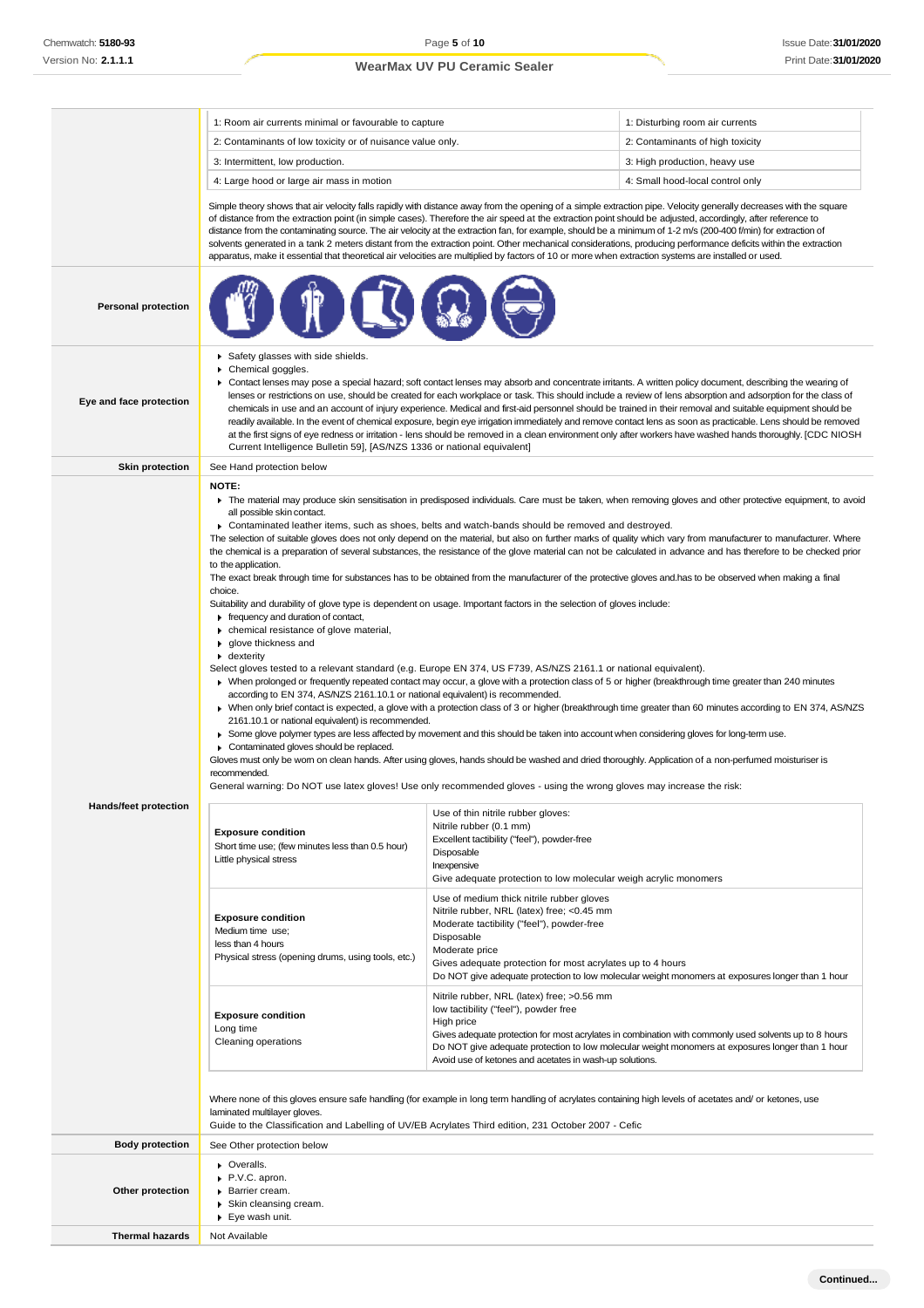#### **Recommended material(s)**

#### **GLOVE SELECTION INDEX**

Glove selection is based on a modified presentation of the:

*"***Forsberg Clothing Performance Index".**

The effect(s) of the following substance(s) are taken into account in the *computergenerated* selection:

WearMax UV PU Ceramic Sealer Not Available

#### **Material CPI**

\* CPI - Chemwatch Performance Index

A: Best Selection

B: Satisfactory; may degrade after 4 hours continuous immersion

C: Poor to Dangerous Choice for other than short term immersion

**NOTE**: As a series of factors will influence the actual performance of the glove, a final selection must be based on detailed observation. -

\* Where the glove is to be used on a short term, casual or infrequent basis, factors such as "feel" or convenience (e.g. disposability), may dictate a choice of gloves which might otherwise be unsuitable following long-term or frequent use. A qualified practitioner should be consulted.

#### **Respiratory protection**

Type A-P Filter of sufficient capacity. (AS/NZS 1716 & 1715, EN 143:2000 & 149:2001, ANSI Z88 or national equivalent)

Where the concentration of gas/particulates in the breathing zone, approaches or exceeds the "Exposure Standard" (or ES), respiratory protection is required.

Degree of protection varies with both face-piece and Class of filter; the nature of protection varies with Type of filter.

| <b>Required Minimum</b><br><b>Protection Factor</b> | Half-Face<br>Respirator | <b>Full-Face</b><br>Respirator    | <b>Powered Air</b><br>Respirator       |
|-----------------------------------------------------|-------------------------|-----------------------------------|----------------------------------------|
| up to $10 \times ES$                                | A-AUS P2                |                                   | A-PAPR-AUS /<br>Class 1 P <sub>2</sub> |
| up to $50 \times ES$                                |                         | A-AUS / Class 1<br>P <sub>2</sub> | -                                      |
| up to $100 \times ES$                               | -                       | $A-2P2$                           | A-PAPR-2 P2 ^                          |

#### ^ - Full-face

A(All classes) = Organic vapours, B AUS or B1 = Acid gasses, B2 = Acid gas or hydrogen cyanide(HCN), B3 = Acid gas or hydrogen cyanide(HCN), E = Sulfur dioxide(SO2), G = Agricultural chemicals,  $K =$  Ammonia(NH3), Hg = Mercury, NO = Oxides of nitrogen, MB = Methyl bromide, AX = Low boiling point organic compounds(below 65 degC)

#### **SECTION 9 PHYSICAL AND CHEMICAL PROPERTIES**

#### **Information on basic physical and chemical properties**

| Appearance                                      | Clear liquid; does not mix with water. |                                                   |                            |
|-------------------------------------------------|----------------------------------------|---------------------------------------------------|----------------------------|
|                                                 |                                        |                                                   |                            |
| <b>Physical state</b>                           | Liquid                                 | Relative density (Water = 1)                      | ~1                         |
| Odour                                           | Not Available                          | <b>Partition coefficient</b><br>n-octanol / water | Not Available              |
| <b>Odour threshold</b>                          | Not Available                          | Auto-ignition temperature<br>$(^{\circ}C)$        | Not Available              |
| pH (as supplied)                                | Not Available                          | Decomposition<br>temperature                      | Not Available              |
| Melting point / freezing<br>point (°C)          | Not Available                          | Viscosity (cSt)                                   | $15 \pm 3$ seconds (Din#4) |
| Initial boiling point and<br>boiling range (°C) | Not Available                          | Molecular weight (g/mol)                          | Not Applicable             |
| Flash point (°C)                                | >100                                   | <b>Taste</b>                                      | Not Available              |
| <b>Evaporation rate</b>                         | Not Available                          | <b>Explosive properties</b>                       | Not Available              |
| Flammability                                    | Not Applicable                         | <b>Oxidising properties</b>                       | Not Available              |
| Upper Explosive Limit (%)                       | Not Available                          | Surface Tension (dyn/cm or<br>$mN/m$ )            | Not Available              |
| Lower Explosive Limit (%)                       | Not Available                          | <b>Volatile Component (%vol)</b>                  | <1                         |
| Vapour pressure (kPa)                           | Not Available                          | Gas group                                         | Not Available              |
| Solubility in water (g/L)                       | Miscible                               | pH as a solution (1%)                             | Not Available              |
| Vapour density (Air = 1)                        | Not Available                          | VOC g/L                                           | Not Available              |

### **SECTION 10 STABILITY AND REACTIVITY**

| Reactivity                            | See section 7                                                                                                                    |
|---------------------------------------|----------------------------------------------------------------------------------------------------------------------------------|
| <b>Chemical stability</b>             | Unstable in the presence of incompatible materials.<br>Product is considered stable.<br>Hazardous polymerisation will not occur. |
| Possibility of hazardous<br>reactions | See section 7                                                                                                                    |
| <b>Conditions to avoid</b>            | See section 7                                                                                                                    |
| Incompatible materials                | See section 7                                                                                                                    |
| Hazardous decomposition<br>products   | See section 5                                                                                                                    |

#### **SECTION 11 TOXICOLOGICAL INFORMATION**

#### **Information on toxicological effects**

| Inhaled   | The material can cause respiratory irritation in some persons. The body's response to such irritation can cause further lung damage.<br>No report of respiratory illness in humans as a result of exposure to multifunctional acrylates has been found. |
|-----------|---------------------------------------------------------------------------------------------------------------------------------------------------------------------------------------------------------------------------------------------------------|
| Ingestion | The material has NOT been classified by EC Directives or other classification systems as "harmful by ingestion". This is because of the lack of corroborating<br>animal or human evidence.                                                              |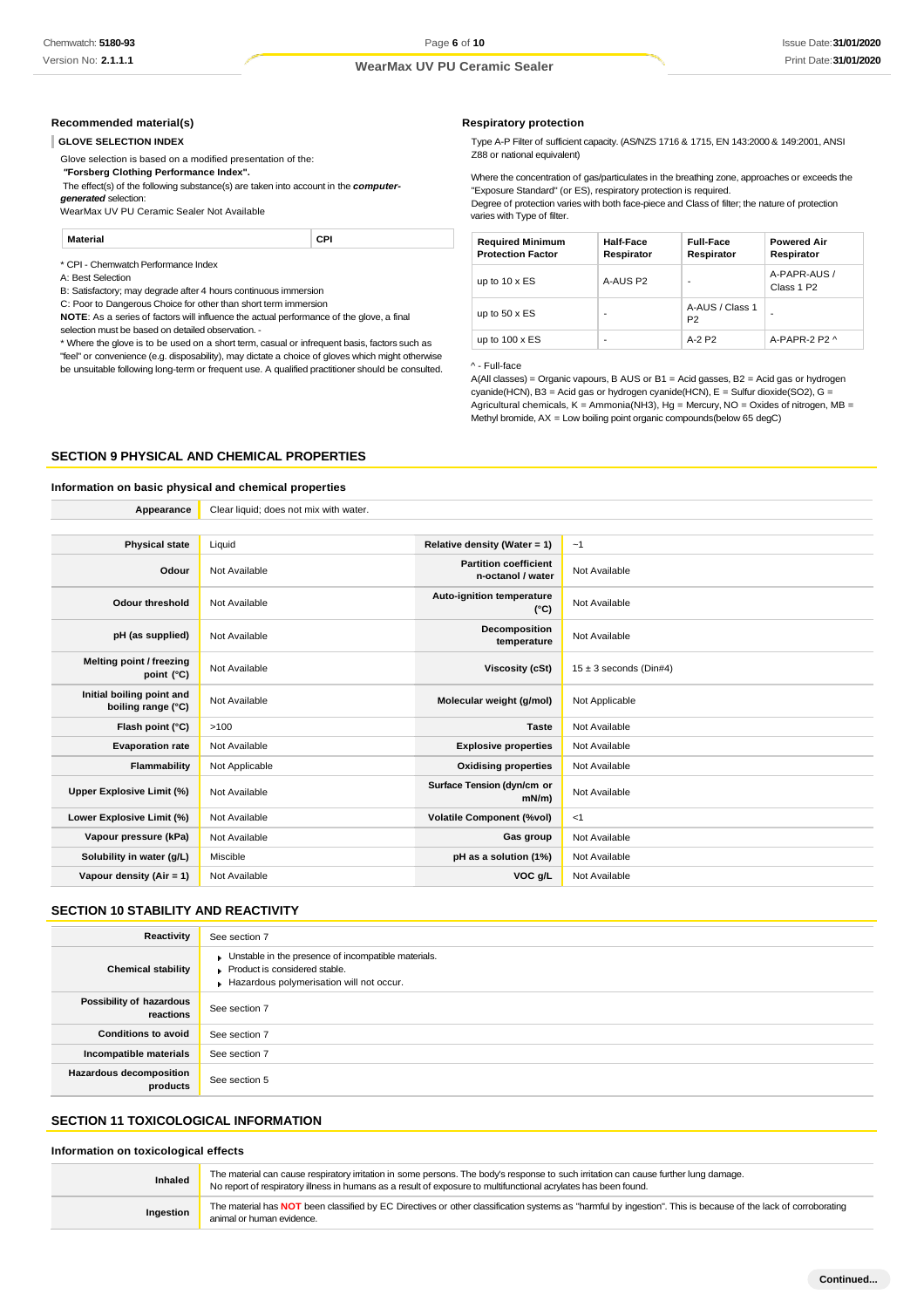| <b>Skin Contact</b>                     | This material can cause inflammation of the skin on contact in some persons.<br>The material may accentuate any pre-existing dermatitis condition<br>All multifunctional acrylates (MFA) produce skin disorders and sensitise the skin and inflammation. Vapours generated by the heat of milling may occur in<br>sufficient concentration to produce inflammation.<br>Open cuts, abraded or irritated skin should not be exposed to this material<br>Entry into the blood-stream, through, for example, cuts, abrasions or lesions, may produce systemic injury with harmful effects. Examine the skin prior to the use<br>of the material and ensure that any external damage is suitably protected.                                                                                                                                                                                                                                                                                                                                                                                                                                                                                                                                                                                                                                                                                                                                                                                                                                                                                                                                                                                                                                                                                                                                                                                                                                                                                                                                                                                                                                                                                                                                                                                                                                                                                                                                                                                                                                                                                                                                                                                                                                                                                                                                                                                                                                                                                                                                                                                                                                                                                                                                                                                                                                                                                                                                                                                                                                                                                                                                                                                                                                                                                                                                                                                                                                                                                                                                                                                                                                                                                                                                                                                                                                                                                                                       |                                                                                                                                                                                                                                                                                                                                                                                                                                                                                     |  |
|-----------------------------------------|------------------------------------------------------------------------------------------------------------------------------------------------------------------------------------------------------------------------------------------------------------------------------------------------------------------------------------------------------------------------------------------------------------------------------------------------------------------------------------------------------------------------------------------------------------------------------------------------------------------------------------------------------------------------------------------------------------------------------------------------------------------------------------------------------------------------------------------------------------------------------------------------------------------------------------------------------------------------------------------------------------------------------------------------------------------------------------------------------------------------------------------------------------------------------------------------------------------------------------------------------------------------------------------------------------------------------------------------------------------------------------------------------------------------------------------------------------------------------------------------------------------------------------------------------------------------------------------------------------------------------------------------------------------------------------------------------------------------------------------------------------------------------------------------------------------------------------------------------------------------------------------------------------------------------------------------------------------------------------------------------------------------------------------------------------------------------------------------------------------------------------------------------------------------------------------------------------------------------------------------------------------------------------------------------------------------------------------------------------------------------------------------------------------------------------------------------------------------------------------------------------------------------------------------------------------------------------------------------------------------------------------------------------------------------------------------------------------------------------------------------------------------------------------------------------------------------------------------------------------------------------------------------------------------------------------------------------------------------------------------------------------------------------------------------------------------------------------------------------------------------------------------------------------------------------------------------------------------------------------------------------------------------------------------------------------------------------------------------------------------------------------------------------------------------------------------------------------------------------------------------------------------------------------------------------------------------------------------------------------------------------------------------------------------------------------------------------------------------------------------------------------------------------------------------------------------------------------------------------------------------------------------------------------------------------------------------------------------------------------------------------------------------------------------------------------------------------------------------------------------------------------------------------------------------------------------------------------------------------------------------------------------------------------------------------------------------------------------------------------------------------------------------------------------------|-------------------------------------------------------------------------------------------------------------------------------------------------------------------------------------------------------------------------------------------------------------------------------------------------------------------------------------------------------------------------------------------------------------------------------------------------------------------------------------|--|
| Eye                                     | This material can cause eye irritation and damage in some persons.                                                                                                                                                                                                                                                                                                                                                                                                                                                                                                                                                                                                                                                                                                                                                                                                                                                                                                                                                                                                                                                                                                                                                                                                                                                                                                                                                                                                                                                                                                                                                                                                                                                                                                                                                                                                                                                                                                                                                                                                                                                                                                                                                                                                                                                                                                                                                                                                                                                                                                                                                                                                                                                                                                                                                                                                                                                                                                                                                                                                                                                                                                                                                                                                                                                                                                                                                                                                                                                                                                                                                                                                                                                                                                                                                                                                                                                                                                                                                                                                                                                                                                                                                                                                                                                                                                                                                           |                                                                                                                                                                                                                                                                                                                                                                                                                                                                                     |  |
| Chronic                                 | Long-term exposure to respiratory irritants may result in disease of the airways involving difficult breathing and related systemic problems.<br>Skin contact with the material is more likely to cause a sensitisation reaction in some persons compared to the general population.<br>Substance accumulation, in the human body, may occur and may cause some concern following repeated or long-term occupational exposure.<br>There is some evidence that inhaling this product is more likely to cause a sensitisation reaction in some persons compared to the general population.<br>Sensitisation may give severe responses to very low levels of exposure, i.e. hypersensitivity.                                                                                                                                                                                                                                                                                                                                                                                                                                                                                                                                                                                                                                                                                                                                                                                                                                                                                                                                                                                                                                                                                                                                                                                                                                                                                                                                                                                                                                                                                                                                                                                                                                                                                                                                                                                                                                                                                                                                                                                                                                                                                                                                                                                                                                                                                                                                                                                                                                                                                                                                                                                                                                                                                                                                                                                                                                                                                                                                                                                                                                                                                                                                                                                                                                                                                                                                                                                                                                                                                                                                                                                                                                                                                                                                   |                                                                                                                                                                                                                                                                                                                                                                                                                                                                                     |  |
|                                         |                                                                                                                                                                                                                                                                                                                                                                                                                                                                                                                                                                                                                                                                                                                                                                                                                                                                                                                                                                                                                                                                                                                                                                                                                                                                                                                                                                                                                                                                                                                                                                                                                                                                                                                                                                                                                                                                                                                                                                                                                                                                                                                                                                                                                                                                                                                                                                                                                                                                                                                                                                                                                                                                                                                                                                                                                                                                                                                                                                                                                                                                                                                                                                                                                                                                                                                                                                                                                                                                                                                                                                                                                                                                                                                                                                                                                                                                                                                                                                                                                                                                                                                                                                                                                                                                                                                                                                                                                              |                                                                                                                                                                                                                                                                                                                                                                                                                                                                                     |  |
| WearMax UV PU Ceramic<br>Sealer         | <b>TOXICITY</b><br>Not Available                                                                                                                                                                                                                                                                                                                                                                                                                                                                                                                                                                                                                                                                                                                                                                                                                                                                                                                                                                                                                                                                                                                                                                                                                                                                                                                                                                                                                                                                                                                                                                                                                                                                                                                                                                                                                                                                                                                                                                                                                                                                                                                                                                                                                                                                                                                                                                                                                                                                                                                                                                                                                                                                                                                                                                                                                                                                                                                                                                                                                                                                                                                                                                                                                                                                                                                                                                                                                                                                                                                                                                                                                                                                                                                                                                                                                                                                                                                                                                                                                                                                                                                                                                                                                                                                                                                                                                                             | <b>IRRITATION</b><br>Not Available                                                                                                                                                                                                                                                                                                                                                                                                                                                  |  |
|                                         |                                                                                                                                                                                                                                                                                                                                                                                                                                                                                                                                                                                                                                                                                                                                                                                                                                                                                                                                                                                                                                                                                                                                                                                                                                                                                                                                                                                                                                                                                                                                                                                                                                                                                                                                                                                                                                                                                                                                                                                                                                                                                                                                                                                                                                                                                                                                                                                                                                                                                                                                                                                                                                                                                                                                                                                                                                                                                                                                                                                                                                                                                                                                                                                                                                                                                                                                                                                                                                                                                                                                                                                                                                                                                                                                                                                                                                                                                                                                                                                                                                                                                                                                                                                                                                                                                                                                                                                                                              |                                                                                                                                                                                                                                                                                                                                                                                                                                                                                     |  |
|                                         | <b>TOXICITY</b>                                                                                                                                                                                                                                                                                                                                                                                                                                                                                                                                                                                                                                                                                                                                                                                                                                                                                                                                                                                                                                                                                                                                                                                                                                                                                                                                                                                                                                                                                                                                                                                                                                                                                                                                                                                                                                                                                                                                                                                                                                                                                                                                                                                                                                                                                                                                                                                                                                                                                                                                                                                                                                                                                                                                                                                                                                                                                                                                                                                                                                                                                                                                                                                                                                                                                                                                                                                                                                                                                                                                                                                                                                                                                                                                                                                                                                                                                                                                                                                                                                                                                                                                                                                                                                                                                                                                                                                                              | <b>IRRITATION</b>                                                                                                                                                                                                                                                                                                                                                                                                                                                                   |  |
| dipropylene glycol diacrylate           | Dermal (rabbit) LD50: >2000 mg/kgE <sup>[2]</sup>                                                                                                                                                                                                                                                                                                                                                                                                                                                                                                                                                                                                                                                                                                                                                                                                                                                                                                                                                                                                                                                                                                                                                                                                                                                                                                                                                                                                                                                                                                                                                                                                                                                                                                                                                                                                                                                                                                                                                                                                                                                                                                                                                                                                                                                                                                                                                                                                                                                                                                                                                                                                                                                                                                                                                                                                                                                                                                                                                                                                                                                                                                                                                                                                                                                                                                                                                                                                                                                                                                                                                                                                                                                                                                                                                                                                                                                                                                                                                                                                                                                                                                                                                                                                                                                                                                                                                                            | Eye (rabbit): 100 mg - SEVERE                                                                                                                                                                                                                                                                                                                                                                                                                                                       |  |
|                                         | Oral (rat) LD50: 2810 mg/kg <sup>[1]</sup>                                                                                                                                                                                                                                                                                                                                                                                                                                                                                                                                                                                                                                                                                                                                                                                                                                                                                                                                                                                                                                                                                                                                                                                                                                                                                                                                                                                                                                                                                                                                                                                                                                                                                                                                                                                                                                                                                                                                                                                                                                                                                                                                                                                                                                                                                                                                                                                                                                                                                                                                                                                                                                                                                                                                                                                                                                                                                                                                                                                                                                                                                                                                                                                                                                                                                                                                                                                                                                                                                                                                                                                                                                                                                                                                                                                                                                                                                                                                                                                                                                                                                                                                                                                                                                                                                                                                                                                   | Skin (rabbit): 500 mg/24h-SEVERE                                                                                                                                                                                                                                                                                                                                                                                                                                                    |  |
|                                         | <b>TOXICITY</b>                                                                                                                                                                                                                                                                                                                                                                                                                                                                                                                                                                                                                                                                                                                                                                                                                                                                                                                                                                                                                                                                                                                                                                                                                                                                                                                                                                                                                                                                                                                                                                                                                                                                                                                                                                                                                                                                                                                                                                                                                                                                                                                                                                                                                                                                                                                                                                                                                                                                                                                                                                                                                                                                                                                                                                                                                                                                                                                                                                                                                                                                                                                                                                                                                                                                                                                                                                                                                                                                                                                                                                                                                                                                                                                                                                                                                                                                                                                                                                                                                                                                                                                                                                                                                                                                                                                                                                                                              | <b>IRRITATION</b>                                                                                                                                                                                                                                                                                                                                                                                                                                                                   |  |
| dipropylene glycol                      | dermal (rat) LD50: >2000 mg/kg <sup>[1]</sup>                                                                                                                                                                                                                                                                                                                                                                                                                                                                                                                                                                                                                                                                                                                                                                                                                                                                                                                                                                                                                                                                                                                                                                                                                                                                                                                                                                                                                                                                                                                                                                                                                                                                                                                                                                                                                                                                                                                                                                                                                                                                                                                                                                                                                                                                                                                                                                                                                                                                                                                                                                                                                                                                                                                                                                                                                                                                                                                                                                                                                                                                                                                                                                                                                                                                                                                                                                                                                                                                                                                                                                                                                                                                                                                                                                                                                                                                                                                                                                                                                                                                                                                                                                                                                                                                                                                                                                                | * [Van Waters & Rogers]                                                                                                                                                                                                                                                                                                                                                                                                                                                             |  |
| dibenzoate                              | Inhalation (rat) LC50: >200 mg/l/4h * $]^{[2]}$                                                                                                                                                                                                                                                                                                                                                                                                                                                                                                                                                                                                                                                                                                                                                                                                                                                                                                                                                                                                                                                                                                                                                                                                                                                                                                                                                                                                                                                                                                                                                                                                                                                                                                                                                                                                                                                                                                                                                                                                                                                                                                                                                                                                                                                                                                                                                                                                                                                                                                                                                                                                                                                                                                                                                                                                                                                                                                                                                                                                                                                                                                                                                                                                                                                                                                                                                                                                                                                                                                                                                                                                                                                                                                                                                                                                                                                                                                                                                                                                                                                                                                                                                                                                                                                                                                                                                                              | Nil reported                                                                                                                                                                                                                                                                                                                                                                                                                                                                        |  |
|                                         | Oral (rat) LD50: 3295 mg/kg <sup>[1]</sup>                                                                                                                                                                                                                                                                                                                                                                                                                                                                                                                                                                                                                                                                                                                                                                                                                                                                                                                                                                                                                                                                                                                                                                                                                                                                                                                                                                                                                                                                                                                                                                                                                                                                                                                                                                                                                                                                                                                                                                                                                                                                                                                                                                                                                                                                                                                                                                                                                                                                                                                                                                                                                                                                                                                                                                                                                                                                                                                                                                                                                                                                                                                                                                                                                                                                                                                                                                                                                                                                                                                                                                                                                                                                                                                                                                                                                                                                                                                                                                                                                                                                                                                                                                                                                                                                                                                                                                                   |                                                                                                                                                                                                                                                                                                                                                                                                                                                                                     |  |
| Legend:                                 | extracted from RTECS - Register of Toxic Effect of chemical Substances                                                                                                                                                                                                                                                                                                                                                                                                                                                                                                                                                                                                                                                                                                                                                                                                                                                                                                                                                                                                                                                                                                                                                                                                                                                                                                                                                                                                                                                                                                                                                                                                                                                                                                                                                                                                                                                                                                                                                                                                                                                                                                                                                                                                                                                                                                                                                                                                                                                                                                                                                                                                                                                                                                                                                                                                                                                                                                                                                                                                                                                                                                                                                                                                                                                                                                                                                                                                                                                                                                                                                                                                                                                                                                                                                                                                                                                                                                                                                                                                                                                                                                                                                                                                                                                                                                                                                       | 1. Value obtained from Europe ECHA Registered Substances - Acute toxicity 2.* Value obtained from manufacturer's SDS. Unless otherwise specified data                                                                                                                                                                                                                                                                                                                               |  |
| DIPROPYLENE GLYCOL<br><b>DIACRYLATE</b> | The following information refers to contact allergens as a group and may not be specific to this product.<br>Contact allergies quickly manifest themselves as contact eczema, more rarely as urticaria or Quincke's oedema. The pathogenesis of contact eczema<br>involves a cell-mediated (T lymphocytes) immune reaction of the delayed type. Other allergic skin reactions, e.g. contact urticaria, involve antibody-<br>mediated immune reactions. The significance of the contact allergen is not simply determined by its sensitisation potential: the distribution of the substance<br>and the opportunities for contact with it are equally important. A weakly sensitising substance which is widely distributed can be a more important allergen<br>than one with stronger sensitising potential with which few individuals come into contact. From a clinical point of view, substances are noteworthy if they<br>produce an allergic test reaction in more than 1% of the persons tested.<br>Asthma-like symptoms may continue for months or even years after exposure to the material ceases. This may be due to a non-allergenic condition known<br>as reactive airways dysfunction syndrome (RADS) which can occur following exposure to high levels of highly irritating compound. Key criteria for the<br>diagnosis of RADS include the absence of preceding respiratory disease, in a non-atopic individual, with abrupt onset of persistent asthma-like symptoms<br>within minutes to hours of a documented exposure to the irritant. A reversible airflow pattern, on spirometry, with the presence of moderate to severe<br>bronchial hyperreactivity on methacholine challenge testing and the lack of minimal lymphocytic inflammation, without eosinophilia, have also been included<br>in the criteria for diagnosis of RADS. RADS (or asthma) following an irritating inhalation is an infrequent disorder with rates related to the concentration<br>of and duration of exposure to the irritating substance. Industrial bronchitis, on the other hand, is a disorder that occurs as result of exposure due to high<br>concentrations of irritating substance (often particulate in nature) and is completely reversible after exposure ceases. The disorder is characterised by<br>dyspnea, cough and mucus production.<br>UV (ultraviolet)/ EB (electron beam) acrylates are generally of low toxicity<br>UV/EB acrylates are divided into two groups; "stenomeric" and "eurymeric" acrylates.<br>The first group consists of well-defined acrylates which can be described by a simple idealised chemical; they are low molecular weight species with a very<br>narrow weight distribution profile.<br>The eurymeric acrylates cannot be described by an idealised structure and may differ fundamentally between various suppliers; they are of relatively high<br>molecular weigh and possess a wide weight distribution.<br>Stenomeric acrylates are usually more hazardous than the eurymeric substances. Stenomeric acrylates are also well defined which allows comparison and<br>exchange of toxicity data - this allows more accurate classification.<br>The stenomerics cannot be classified as a group; they exhibit substantial variation.<br>Where no "official" classification for acrylates and methacrylates exists, there has been cautious attempts to create classifications in the absence of<br>contrary evidence. For example<br>Monalkyl or monoarylesters of acrylic acids should be classified as R36/37/38 and R51/53<br>Monoalkyl or monoaryl esters of methacrylic acid should be classified as R36/37/38<br>The material may cause skin irritation after prolonged or repeated exposure and may produce on contact skin redness, swelling, the production of vesicles,<br>scaling and thickening of the skin.<br>Based on the available oncogenicity data and without a better understanding of the carcinogenic mechanism the Health and Environmental Review Division<br>(HERD), Office of Toxic Substances (OTS), of the US EPA previously concluded that all chemicals that contain the acrylate or methacrylate moiety<br>(CH2=CHCOO or CH2=C(CH3)COO) should be considered to be a carcinogenic hazard unless shown otherwise by adequate testing.<br>This position has now been revised and acrylates and methacrylates are no longer de facto carcinogens. |                                                                                                                                                                                                                                                                                                                                                                                                                                                                                     |  |
| DIPROPYLENE GLYCOL<br><b>DIBENZOATE</b> | The following information refers to contact allergens as a group and may not be specific to this product.<br>involves a cell-mediated (T lymphocytes) immune reaction of the delayed type. Other allergic skin reactions, e.g. contact urticaria, involve antibody-                                                                                                                                                                                                                                                                                                                                                                                                                                                                                                                                                                                                                                                                                                                                                                                                                                                                                                                                                                                                                                                                                                                                                                                                                                                                                                                                                                                                                                                                                                                                                                                                                                                                                                                                                                                                                                                                                                                                                                                                                                                                                                                                                                                                                                                                                                                                                                                                                                                                                                                                                                                                                                                                                                                                                                                                                                                                                                                                                                                                                                                                                                                                                                                                                                                                                                                                                                                                                                                                                                                                                                                                                                                                                                                                                                                                                                                                                                                                                                                                                                                                                                                                                          | Contact allergies quickly manifest themselves as contact eczema, more rarely as urticaria or Quincke's oedema. The pathogenesis of contact eczema<br>mediated immune reactions. The significance of the contact allergen is not simply determined by its sensitisation potential: the distribution of the substance<br>and the opportunities for contact with it are equally important. A weakly sensitising substance which is widely distributed can be a more important allergen |  |

| <b>Acute Toxic</b><br>، oxicity | $\sim$ | ∵nicitv∴ |  |
|---------------------------------|--------|----------|--|
| e bir<br>:orrosion              |        |          |  |

produce an allergic test reaction in more than 1% of the persons tested.

than one with stronger sensitising potential with which few individuals come into contact. From a clinical point of view, substances are noteworthy if they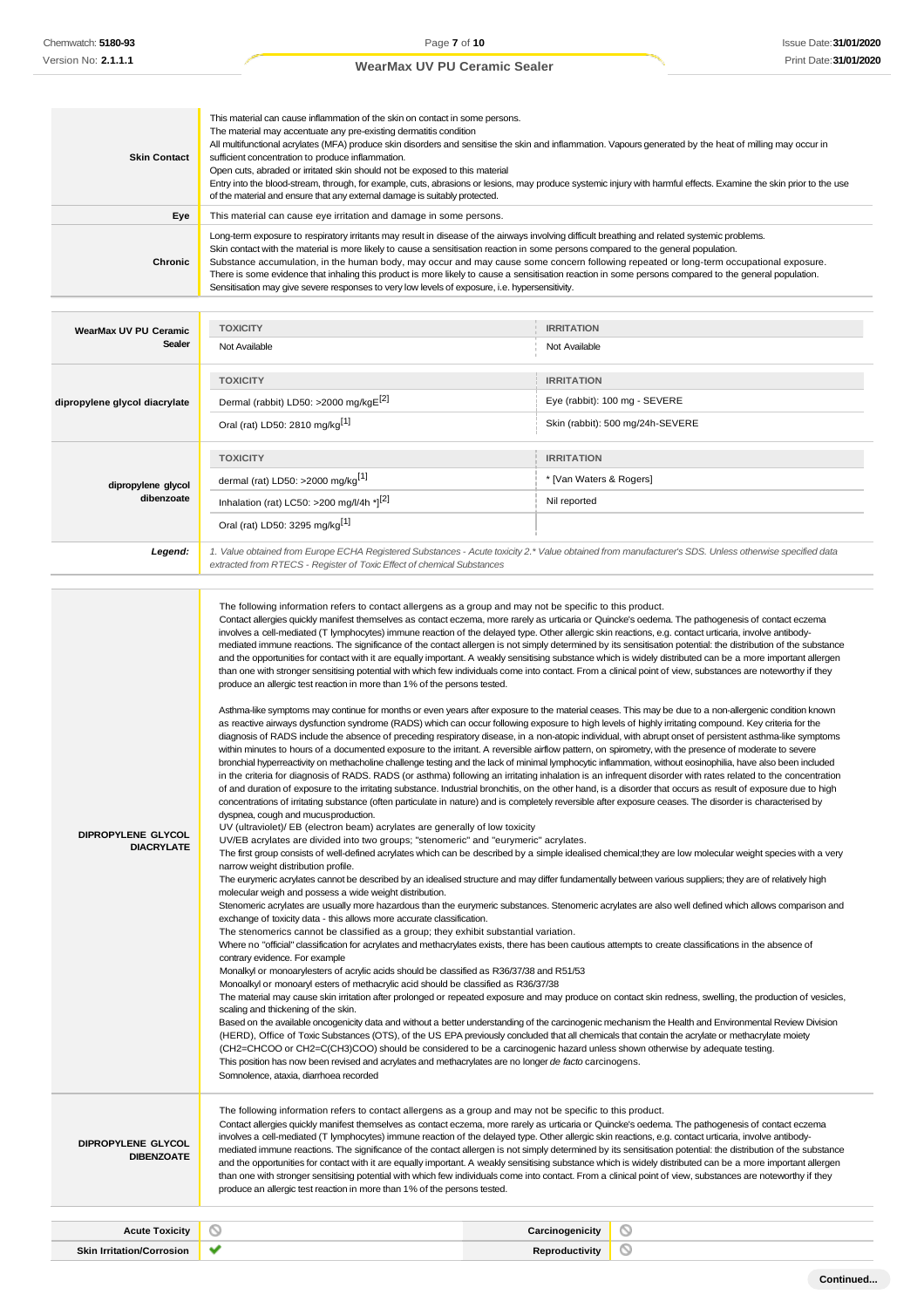| <b>Serious Eye</b><br>Damage/Irritation     | STOT - Single Exposure          | v                                                                                                                                                                  |
|---------------------------------------------|---------------------------------|--------------------------------------------------------------------------------------------------------------------------------------------------------------------|
| <b>Respiratory or Skin</b><br>sensitisation | <b>STOT - Repeated Exposure</b> | $\circ$                                                                                                                                                            |
| <b>Mutagenicity</b>                         | <b>Aspiration Hazard</b>        | $\circ$                                                                                                                                                            |
|                                             | Legend:                         | $\blacktriangleright$ - Data required to make classification available<br>$\blacktriangleright$ - Data available but does not fill the criteria for classification |

*– Data Not Available to makeclassification*

### **SECTION 12 ECOLOGICAL INFORMATION**

#### **Toxicity**

Substances containing unsaturated carbons are ubiquitous in indoor environments. They result from many sources (see below). Most are reactive with environmental ozone and many produce stable products which are thought to adversely affect human health.The potential for surfaces in an enclosed space to facilitate reactions should be considered. Source of unsaturated substances Unsaturated substances (Reactive Emissions) Major Stable Products produced following reaction with ozone.

| Occupants (exhaled breath, ski oils,<br>personal care products)                              | Isoprene, nitric oxide, squalene, unsaturated sterols,<br>oleic acid and other unsaturated fatty acids, unsaturated<br>oxidation products        | Methacrolein, methyl vinyl ketone, nitrogen dioxide, acetone, 6MHQ, geranyl acetone, 4OPA,<br>formaldehyde, nonanol, decanal, 9-oxo-nonanoic acid, azelaic acid, nonanoic acid.                                                                          |
|----------------------------------------------------------------------------------------------|--------------------------------------------------------------------------------------------------------------------------------------------------|----------------------------------------------------------------------------------------------------------------------------------------------------------------------------------------------------------------------------------------------------------|
| Soft woods, wood flooring, including<br>cypress, cedar and silver fir boards,<br>houseplants | Isoprene, limonene, alpha-pinene, other terpenes and<br>sesquiterpenes                                                                           | Formaldehyde, 4-AMC, pinoaldehyde, pinic acid, pinonic acid, formic acid, methacrolein,<br>methyl vinyl ketone, SOAs including ultrafine particles                                                                                                       |
| Carpets and carpet backing                                                                   | 4-Phenylcyclohexene, 4-vinylcyclohexene, styrene,<br>2-ethylhexyl acrylate, unsaturated fatty acids and esters                                   | Formaldehyde, acetaldehyde, benzaldehyde, hexanal, nonanal, 2-nonenal                                                                                                                                                                                    |
| Linoleum and paints/polishes<br>containing linseed oil                                       | Linoleic acid, linolenic acid                                                                                                                    | Propanal, hexanal, nonanal, 2-heptenal, 2-nonenal, 2-decenal, 1-pentene-3-one, propionic<br>acid, n-butyric acid                                                                                                                                         |
| Latex paint                                                                                  | Residual monomers                                                                                                                                | Formaldehyde                                                                                                                                                                                                                                             |
| Certain cleaning products, polishes,<br>waxes, air fresheners                                | Limonene, alpha-pinene, terpinolene, alpha-terpineol,<br>linalool, linalyl acetate and other terpenoids, longifolene<br>and other sesquiterpenes | Formaldehyde, acetaldehyde, glycoaldehyde, formic acid, acetic acid, hydrogen and organic<br>peroxides, acetone, benzaldehyde, 4-hydroxy-4-methyl-5-hexen-1-al, 5-ethenyl-dihydro-<br>5-methyl-2(3H)-furanone, 4-AMC, SOAs including ultrafine particles |
| Natural rubber adhesive                                                                      | Isoprene, terpenes                                                                                                                               | Formaldehyde, methacrolein, methyl vinyl ketone                                                                                                                                                                                                          |
| Photocopier toner, printed paper,<br>styrene polymers                                        | Styrene                                                                                                                                          | Formaldehyde, benzaldehyde                                                                                                                                                                                                                               |
| Environmental tobacco smoke                                                                  | Styrene, acrolein, nicotine                                                                                                                      | Formaldehyde, benzaldehyde, hexanal, glyoxal, N-methylformamide, nicotinaldehyde,<br>cotinine                                                                                                                                                            |
| Soiled clothing, fabrics, bedding                                                            | Squalene, unsaturated sterols, oleic acid and other<br>saturated fatty acids                                                                     | Acetone, geranyl acetone, 6MHO, 40PA, formaldehyde, nonanal, decanal, 9-oxo-nonanoic<br>acid, azelaic acid, nonanoic acid                                                                                                                                |
| Soiled particle filters                                                                      | Unsaturated fatty acids from plant waxes, leaf litter, and<br>other vegetative debris; soot; diesel particles                                    | Formaldehyde, nonanal, and other aldehydes; azelaic acid; nonanoic acid; 9-oxo-nonanoic<br>acid and other oxo-acids; compounds with mixed functional groups (=O, -OH, and -COOH)                                                                         |
| Ventilation ducts and duct liners                                                            | Unsaturated fatty acids and esters, unsaturated oils,<br>neoprene                                                                                | C5 to C10 aldehydes                                                                                                                                                                                                                                      |
| "Urban grime"                                                                                | Polycyclic aromatic hydrocarbons                                                                                                                 | Oxidized polycyclic aromatic hydrocarbons                                                                                                                                                                                                                |
| Perfumes, colognes, essential oils<br>(e.g. lavender, eucalyptus, tea tree)                  | Limonene, alpha-pinene, linalool, linalyl acetate,<br>terpinene-4-ol, gamma-terpinene                                                            | Formaldehyde, 4-AMC, acetone, 4-hydroxy-4-methyl-5-hexen-1-al, 5-ethenyl-dihydro-<br>5-methyl-2(3H) furanone, SOAs including ultrafine particles                                                                                                         |
| Overall home emissions                                                                       | Limonene, alpha-pinene, styrene                                                                                                                  | Formaldehyde, 4-AMC, pinonaldehyde, acetone, pinic acid, pinonic acid, formic acid,<br>benzaldehyde, SOAs including ultrafine particles                                                                                                                  |

Abbreviations: 4-AMC, 4-acetyl-1-methylcyclohexene; 6MHQ, 6-methyl-5-heptene-2-one, 4OPA, 4-oxopentanal, SOA, Secondary Organic Aerosols Reference: Charles J Weschler; Environmental Helath Perspectives, Vol 114, October 2006

For Acrylates

Ecotoxicity - Compounds with a log Pow >5 cause drowsiness or stupor, but at lower log Pow the toxicity of acrylates is greater than predicted for simple narcotics.

Atmospheric Fate: Volatilized acrylic acid and acrylic esters are predicted to degrade rapidly by atmospheric photo-oxidation with estimated half-lives of 2 to 24 h.

Terrestrial Fate: Acrylic acid biodegrades aerobically in soil. The mobility in soil of acrylic acid and its esters ranged from 'medium' to 'very high'. Acrylic acid degrades rapidly to carbon dioxide in soil.

Aquatic Fate: If released to surface water, acrylic acid and the acrylic esters be rapidly biodegraded while a portion would volatilize to the air.

Ecotoxicity: The acute toxicity of acrylic acid to fish and invertebrates ranged from 'slightly' toxic to 'practically non-toxic'. The acute toxicity of the acrylic esters was 'moderately' toxic. Acetone is not acutely toxic to fish, invertebrates or water fleas. Effects on algae of these compounds could not be judged from static tests due to the extensive biodegradation and volatilization that occurred during the tests. Overall these studies show that acrylic acid and the acrylic esters studied can rapidly biodegrade, have a low potential for persistence or bioaccumulation in the environment, and have low tomoderate toxicity.

**DO NOT** discharge into sewer or waterways.

#### **Persistence and degradability**

| Ingredient                    | Persistence: Water/Soil | Persistence: Air |
|-------------------------------|-------------------------|------------------|
| dipropylene glycol diacrylate | LOW                     | LOW              |
| dipropylene glycol dibenzoate | HIGH                    | <b>HIGH</b>      |

#### **Bioaccumulative potential**

| Ingredient                    | <b>Bioaccumulation</b>      |
|-------------------------------|-----------------------------|
| dipropylene glycol diacrylate | HIGH (LogKOW = 6.1299)      |
| dipropylene glycol dibenzoate | MEDIUM (LogKOW = $4.0228$ ) |

#### **Mobility in soil**

| Ingredient | <b>Mobility</b> |
|------------|-----------------|
|------------|-----------------|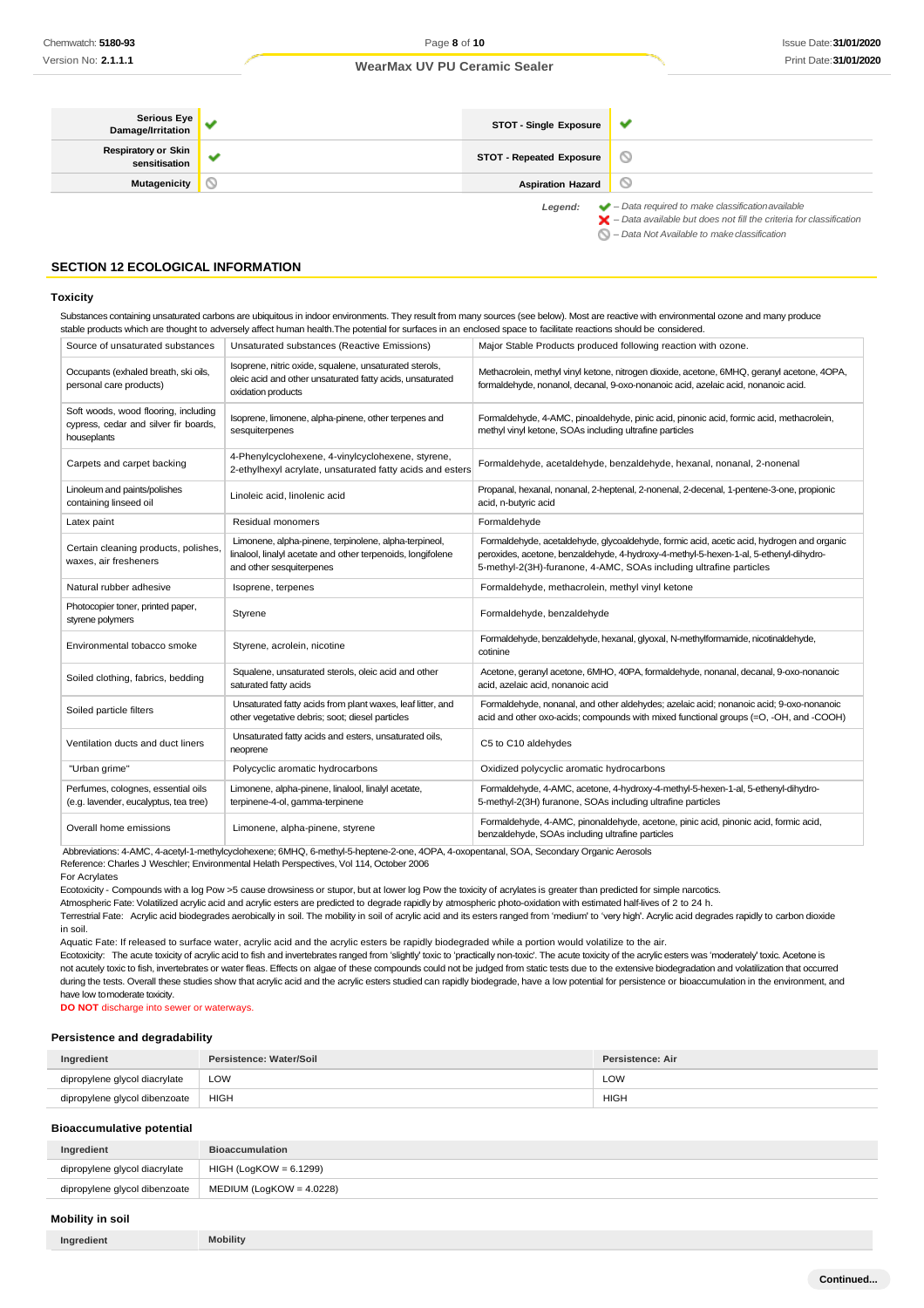dipropylene glycol diacrylate  $\vert$  LOW (KOC = 5396) dipropylene glycol dibenzoate | LOW (KOC = 1845)

### **SECTION 13 DISPOSAL CONSIDERATIONS**

| Waste treatment methods                |                                                                                                                                                                                                                                                                                                                                                                                                                                                                                                                                                                                                                                                                                                                                                                                                                                                                                                                                                                                                                                                                                                                                                                                                                                                                                                                                                                                                                                                                                                                                                                                                                                                                                                                                                                                                                                                                                                                                                                                         |
|----------------------------------------|-----------------------------------------------------------------------------------------------------------------------------------------------------------------------------------------------------------------------------------------------------------------------------------------------------------------------------------------------------------------------------------------------------------------------------------------------------------------------------------------------------------------------------------------------------------------------------------------------------------------------------------------------------------------------------------------------------------------------------------------------------------------------------------------------------------------------------------------------------------------------------------------------------------------------------------------------------------------------------------------------------------------------------------------------------------------------------------------------------------------------------------------------------------------------------------------------------------------------------------------------------------------------------------------------------------------------------------------------------------------------------------------------------------------------------------------------------------------------------------------------------------------------------------------------------------------------------------------------------------------------------------------------------------------------------------------------------------------------------------------------------------------------------------------------------------------------------------------------------------------------------------------------------------------------------------------------------------------------------------------|
| <b>Product / Packaging</b><br>disposal | Containers may still present a chemical hazard/danger when empty.<br>Return to supplier for reuse/ recycling if possible.<br>Otherwise:<br>If container can not be cleaned sufficiently well to ensure that residuals do not remain or if the container cannot be used to store the same product, then<br>puncture containers, to prevent re-use, and bury at an authorised landfill.<br>▶ Where possible retain label warnings and SDS and observe all notices pertaining to the product.<br>Legislation addressing waste disposal requirements may differ by country, state and/ or territory. Each user must refer to laws operating in their area. In some<br>areas, certain wastes must be tracked.<br>A Hierarchy of Controls seems to be common - the user should investigate:<br>Reduction<br>$\blacktriangleright$ Reuse<br>$\triangleright$ Recycling<br>Disposal (if all else fails)<br>This material may be recycled if unused, or if it has not been contaminated so as to make it unsuitable for its intended use. If it has been contaminated, it may be<br>possible to reclaim the product by filtration, distillation or some other means. Shelf life considerations should also be applied in making decisions of this type.<br>Note that properties of a material may change in use, and recycling or reuse may not always be appropriate.<br>DO NOT allow wash water from cleaning or process equipment to enter drains.<br>It may be necessary to collect all wash water for treatment before disposal.<br>In all cases disposal to sewer may be subject to local laws and regulations and these should be considered first.<br>• Where in doubt contact the responsible authority.<br>Recycle wherever possible or consult manufacturer for recycling options.<br>Consult State Land Waste Authority fordisposal.<br>Bury or incinerate residue at an approved site.<br>$\triangleright$ Recycle containers if possible, or dispose of in an authorised landfill. |

#### **SECTION 14 TRANSPORT INFORMATION**

#### **Labels Required**

**Marine Pollutant** NO

**Land transport (UN): NOT REGULATED FOR TRANSPORT OF DANGEROUS GOODS**

**Air transport (ICAO-IATA / DGR): NOT REGULATED FOR TRANSPORT OF DANGEROUS GOODS**

**Sea transport (IMDG-Code / GGVSee): NOT REGULATED FOR TRANSPORT OF DANGEROUS GOODS**

#### **SECTION 15 REGULATORY INFORMATION**

**Safety, health and environmental regulations / legislation specific for the substance or mixture**

**DIPROPYLENE GLYCOL DIACRYLATE(57472-68-1) IS FOUND ON THE FOLLOWING REGULATORY LISTS** Not Applicable

**DIPROPYLENE GLYCOL DIBENZOATE(27138-31-4) IS FOUND ON THE FOLLOWING REGULATORY LISTS** Not Applicable

| <b>National Inventory</b>               | <b>Status</b>                                                                                                                                                                                |
|-----------------------------------------|----------------------------------------------------------------------------------------------------------------------------------------------------------------------------------------------|
| Australia - AICS                        | Y                                                                                                                                                                                            |
| Canada - DSL                            | Y                                                                                                                                                                                            |
| Canada - NDSL                           | N (dipropylene glycol dibenzoate; dipropylene glycol diacrylate)                                                                                                                             |
| China - IECSC                           | Y                                                                                                                                                                                            |
| Europe - EINEC / ELINCS /<br><b>NLP</b> | Y                                                                                                                                                                                            |
| Japan - ENCS                            | N (dipropylene glycol diacrylate)                                                                                                                                                            |
| Korea - KECI                            | Y                                                                                                                                                                                            |
| New Zealand - NZIoC                     | Y                                                                                                                                                                                            |
| Philippines - PICCS                     | N (dipropylene glycol diacrylate)                                                                                                                                                            |
| USA - TSCA                              | Y                                                                                                                                                                                            |
| Legend:                                 | $Y = All$ ingredients are on the inventory $N = Not$ determined or one or more ingredients are not on the inventory and are not exempt from listing(see specific<br>ingredients in brackets) |

### **SECTION 16 OTHER INFORMATION**

#### **Other information**

**Ingredients with multiple cas numbers**

**Name CAS NO**